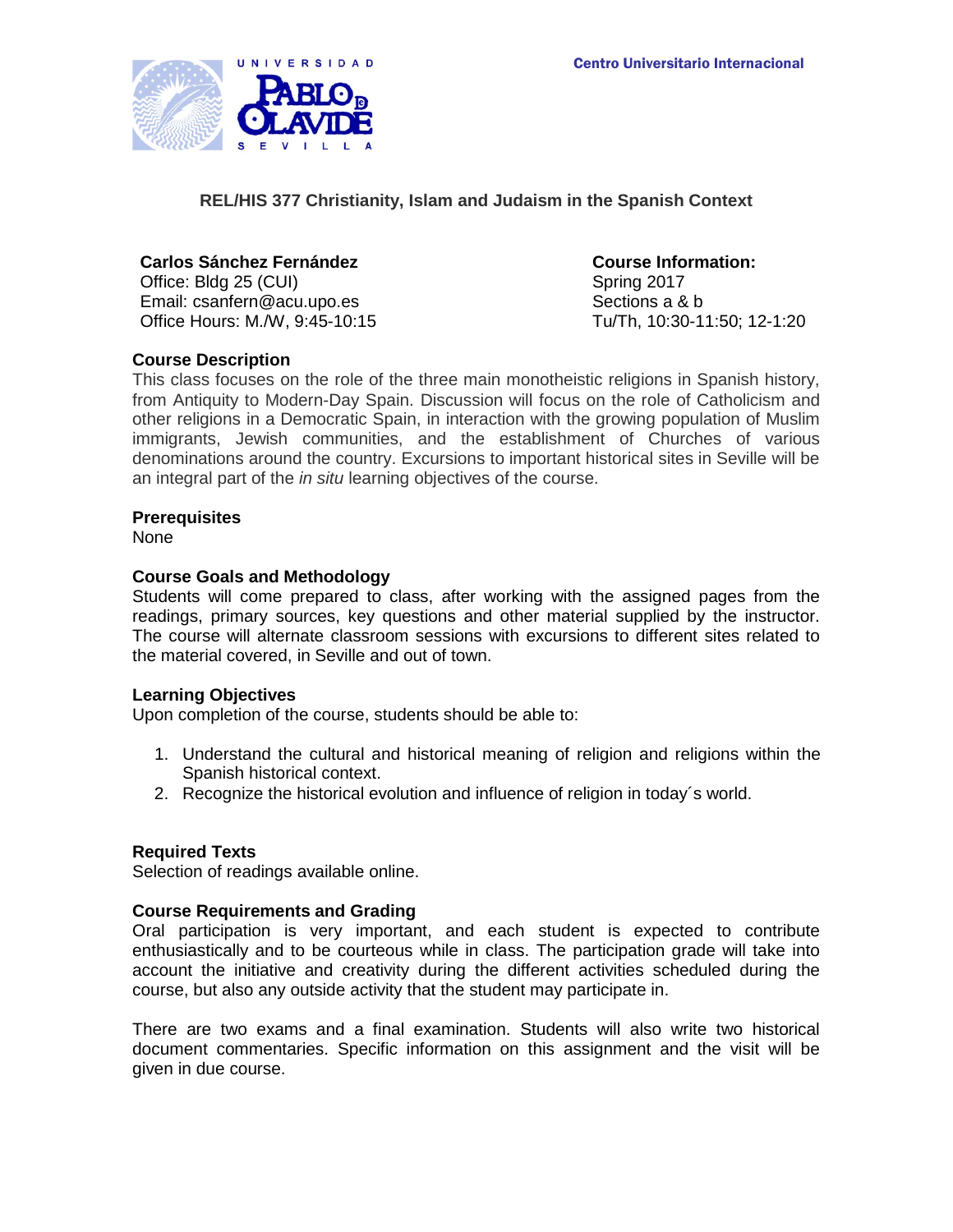The final grade is broken down as follows:

| <b>Class Participation</b> | 10%            |
|----------------------------|----------------|
| Commentary 1               | 15%            |
| Commentary 2               | 15%            |
| Exams                      | 60% (30% each) |

All assignments will be graded using the Spanish grade scale, please see the UPO student handbook for further detail.

#### **Course Schedule**

- 1. Introduction to the course: Religion and Religions in Spanish History.
- 2. Paganism, Monotheism and Heresy in Roman Hispania.
- 3. Visigothic Hispania (Phillips & Phillips, 21-45; Constable, 12-24). Tour: Archaeological Museum
- 4. al-Andalus I. Arabization and Islamization
- 5. al-Andalus II. The Caliphate of Córdoba
- 6. Al-Andalus III. Faith and Reason: Aristotle, Averroës & St Thomas of Aquinas *Midterm Exam – March 9; Commentary 1 due (printed and stapled, beginning of class)*
- 7. Medieval Christian Iberia I. Political divisions and religious unity. (Menocal, 130- 146. Constable, 175-179; 269-275).
- 8. Medieval Christian Iberia II. Reconquest and Ideology
- 9. The Catholic Monarchs.
- 10. The Expulsion and Diaspora of Sephardic Jews and Moriscos.
- 11. Enlightenment and Liberalism. The Constitution of 1876: Limited Religious Freedom and the Return of the Jews (Callahan, 49-63).
- 12. The 'Religious Question' during the II Republic and the Spanish Civil War. From National Catholicism to the Non-Confessional State: Francoism and the Transition to Democracy (Nash, 289-300).
- 13. Religion(s) and religiosity in Spain today *Midterm Exam – TBD; Commentary 2 due (by email)*

*This syllabus is subject to change.*

#### **Bibliography**

Álvarez Junco, J. and A. Schubert (eds.). Spanish History Since 1808. Hodder Arnold, 2000.

Barton, S. A History of Spain. Palgrave Macmillan, 2004.

Constable, O. R. (ed.). Medieval Iberia. Readings from Christian, Muslim, and Jewish Sources. University of Pennsylvania Press, 1997.

Cowans, J. (ed.). Early Modern Spain. A Documentary History. University of Pennsylvania Press, 2003.

Cowans, J. (ed.). Modern Spain. A Documentary History. University of Pennsylvania Press, 2003.